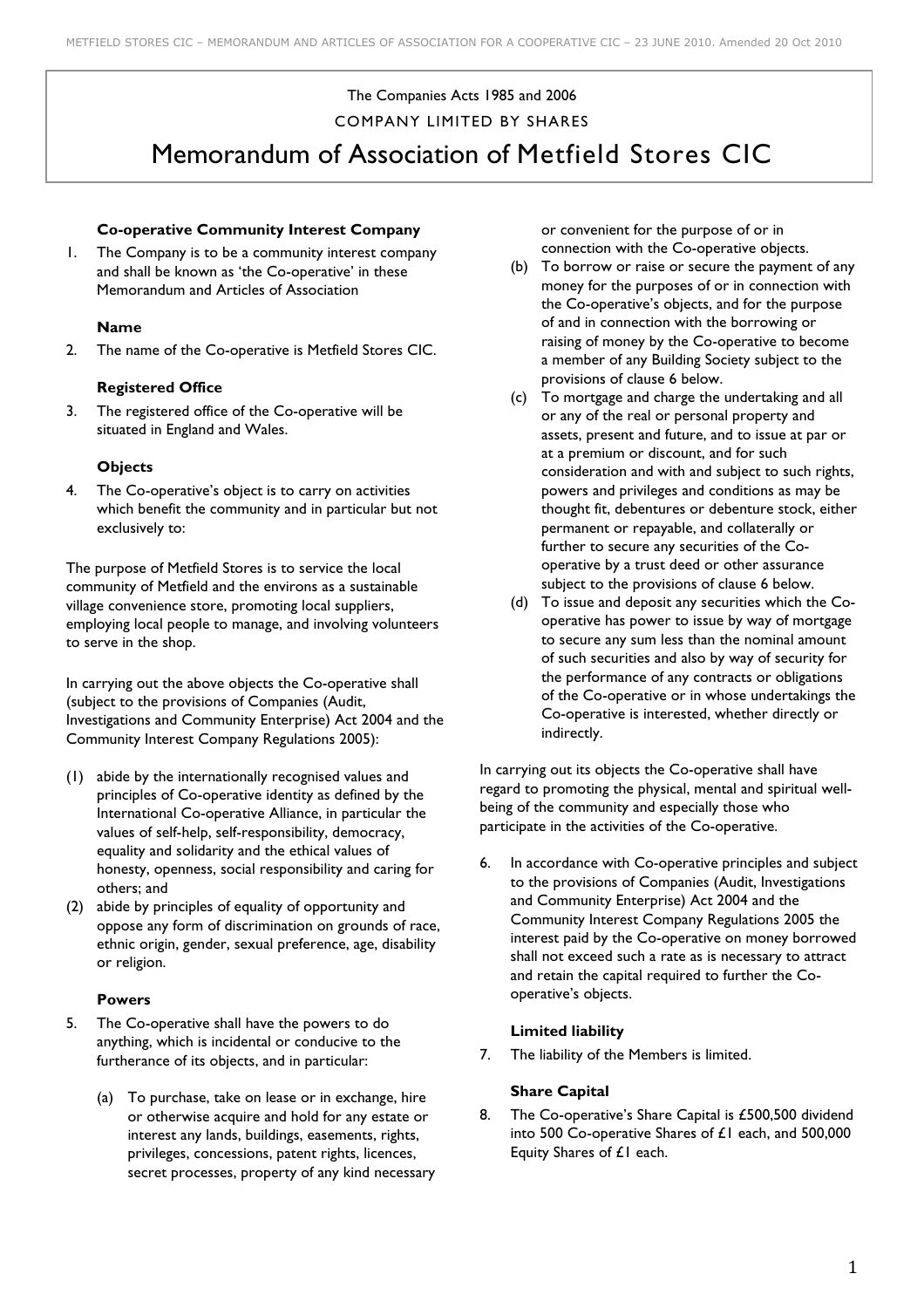# The Companies Acts 1985 and 2006 COMPANY LIMITED BY SHARES

Memorandum of Association of Metfield Stores CIC

# **INTERPRETATIONS**

1. In these Articles

'the Act' means the Companies Act 1985 including any statutory modification or re-enactment thereof for the time being in force and any provisions of the Companies Act 2006 for the times being in force. 'the 2004 Act' means the Companies (Audit, Investigations and Community Enterprise) Act 2004. 'Address', in relation to electronic communications, includes any number or address given to the Company for that purpose.

'Asset Locked Body' means a community interest company, a Charity, Scottish Charity, Northern Ireland Charity or a body established outside the United Kingdom that is equivalent to any of those persons.

'The Board of Directors' or 'Board' means all those persons appointed to perform the duties of Directors of the Co-operative.

'Charity' (except in the phrases, 'Scottish Charity' and Northern Ireland Charity) the meaning given by Section 96 of the Charities Act 1993.

'Community' is to be construed in accordance with Section 35 of the 2004 Act and Part 2 of the Regulations.

'Community Interest Test' is to be construed in accordance with Section 35 of the 2004 Act. the 'Co-operative' means the above-named Company. 'Director' means a Director of the Co-operative, including any person occupying the position of Director, by whatever name called.

'Electronic means' shall be taken to mean the same as in the Electronic Communications Act 2000.

'Employee' means a person for the time being holding a contract of employment with the Co-operative or any subsidiary of the Co-operative.

'Northern Ireland Charity' a charity within the meaning of the Charities Act (Northern Ireland) 1964.

'Regulations' means the Community Interest Company Regulations 2005.

'the Seal' means the Common Seal of the Co-operative. 'Secretary' means any person appointed to perform the duties of the Secretary of the Co-operative.

In these Articles of Association the expression 'Board of Directors meeting' or 'meeting of the Board of Directors' includes, except where inconsistent with any legal obligation:

- a physical meeting;
- a meeting held by electronic means.

Expressions referring to writing shall, unless the contrary intention appears, be construed as including references to printing, photocopying and other modes of representing or reproducing words in visible form

including by electronic means. Words importing the singular number shall include the plural and vice versa unless a contrary intention appears.

Unless the context requires otherwise, words or expressions contained in these Articles shall bear the same meaning as in the Act, or the Regulations, as the case may be.

Any statutory instruments from time to time in force shall be deemed to apply to this Co-operative, whether or not these Articles have been amended to comply with such instrument.

All headings are included for convenience only they do not form part of the Articles, and shall not be used in the interpretation of the Articles.

### **MEMBERSHIP**

- 2. The subscribers to the Memorandum and Articles of Association are the first members of the Co-operative.
- 3. Such other persons, society, company, firm or Association whose names are entered in the Register of Members, and who are admitted to membership in accordance with these Articles, shall be members of the Co-operative, provided that no member shall be admitted unless he, she or it is approved by the Directors and meets the criteria for membership as laid down from time to time by the Co-operative, which shall contain an application for at least one Cooperative share in the Co-operative and may include the payment of a membership fee or annual subscription.
- 4. All potential members of the Co-operative shall complete an application for membership in such form and containing such information as the Directors require, any such form may provide that a member may give their consent to receive communications be electronic means. Any member giving their consent in this way shall notify the Secretary of any change to their details within seven days of the change.

New applicants to membership may be required to serve such reasonable probationary period as may be agreed by the Co-operative in General Meeting before becoming eligible to be admitted into membership. Membership is not transferable to anyone else. Nor is membership or any share to be held jointly.

5. A member which is a corporate body or association shall by resolution of its governing body appoint a deputy, who shall during the continuance of her/his appointment be entitled to exercise in any general meeting of the Company all such rights and powers as the body corporate or association would exercise if it were an individual person. In the case of an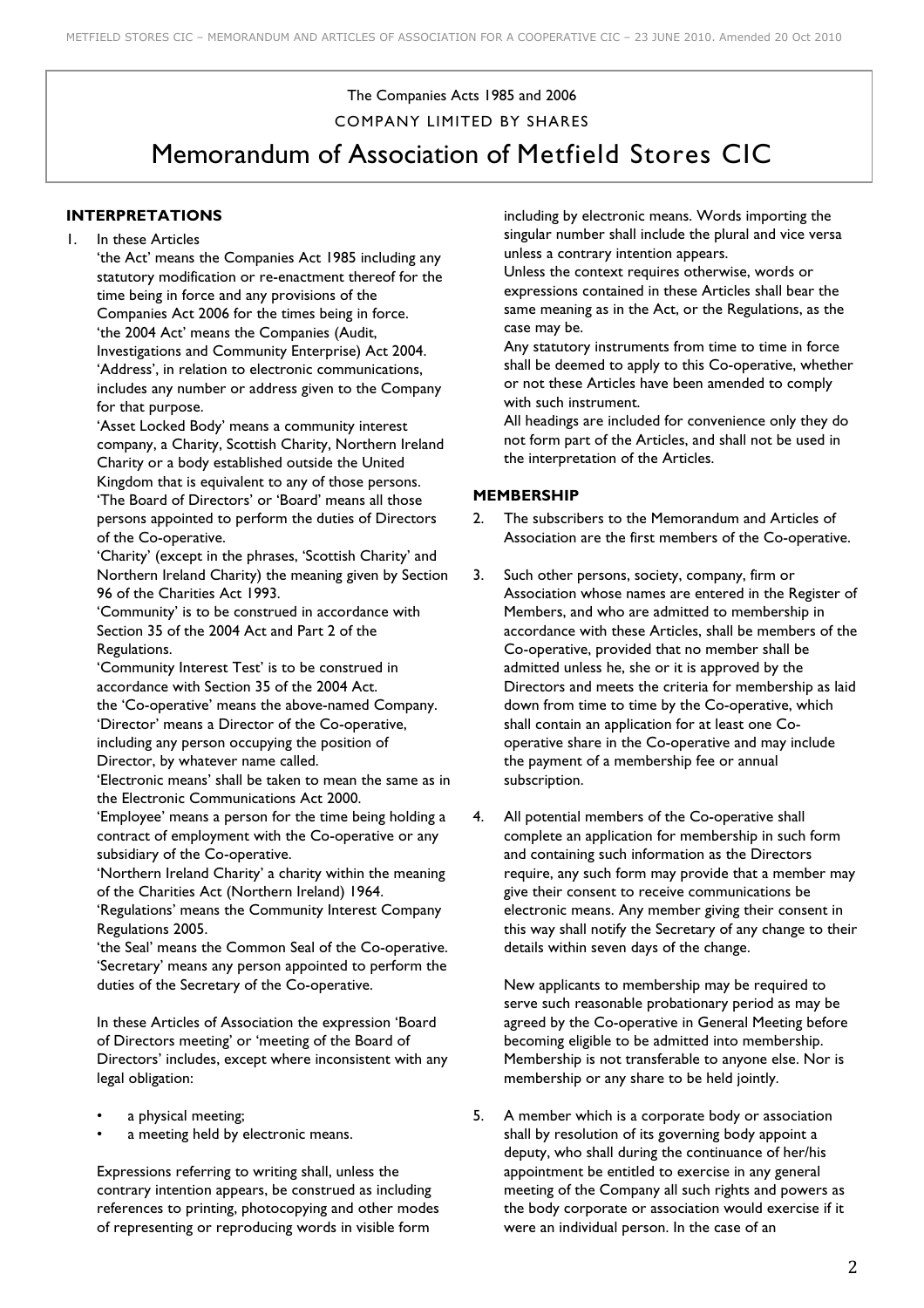unincorporated association that person shall hold any shares on behalf of the governing body of that association for the period of their appointment. A copy of such resolution, signed by the governing body, shall be sent to the Secretary. A corporate body or association may resolution of its governing body change their choice of deputy at any time, such change shall only take effect upon the Secretary receiving official notification from the corporate body or association.

### **Register of Members**

6. The Co-operative shall maintain a Register of members in which shall be recorded the name, address, share holding of every member, and if applicable an address to be used for electronic means and the dates on which they became a member and on which ceased to be a member. A member shall notify the Secretary in writing, including by electronic means, of a change of their name or address.

### **Cessation of Membership**

- 7. A member shall cease to be a member immediately that he, she or it:
	- a. ceases in the opinion of the Board to be involved in the Co-operative by virtue of using its services or by participating in the Co-operative's activities during anyone period of twelve months; or
	- b. fails in the opinion of the Board unreasonably to pay any fee or other monies due to the Cooperative; or
	- c. resigns in writing to the Secretary; or
	- d. is expelled by a Special Resolution carried in accordance with Article 18(a) at a Special general meeting called to consider the matter provided that the member has been given at least fourteen days notice in writing that it is proposed to expel them, specifying the circumstances alleged to justify expulsion and a reasonable opportunity of being heard by or making written representations to the members passing the resolution; or
	- dies or ceases to exist.

Upon cessation of membership the Co-operative shall purchase that Member's shares in accordance with Article 15.

### **Co-operative Commitment**

8. As a co-operative enterprise, the Co-operative and its members shall seek to manage the business in line with international co-operative values and principles and good business practice.

### **Membership and Stakeholder Engagement**

9. The Co-operative shall seek to actively engage with its members and other stakeholders, by virtue of regular updates on matters relating to the community benefit and social activities of the Co-operative, and with consultation of members and key stakeholders on issues of relevance. A stakeholder can be any person or organisation the Co-operative has a relationship with or its activities impact on, including the community in

which it operates, employees, funders, suppliers and customers.

# **SHARE CAPITAL AND SHARE RIGHTS**

10. Upon allotment, all shares shall be fully paid-up in respect of their nominal value. No share shall be issued at a price greater than its nominal value.

# **Co-operative Shares**

- a. Co-operative Shares may only be held by members of the Co-operative. A member shall not be entitled to hold more than one Co-operative Share in the Co-operative. Co-operative Shares shall carry the right to one vote at general meetings of the Co-operative. Co-operative Shares shall not be redeemable and shall carry no right to participate in the profits or assets of the Cooperative. Co-operative Shares may only be transferred to the Co-operative or to the Secretary acting as a nominee. A person, society, company, firm or association who ceases to be a member of the Co-operative, for any reason, shall be deemed to have given a sale notice pursuant to Article 10(b) in respect of her/his or its share.
- b. A member ceasing to be a member of the Cooperative. The Secretary shall hold the Share as nominee for the Board of Directors or such other persons as the Board of Directors shall decide. Within 21 days of the date of cessation of membership, the member shall deliver to the Secretary a signed stock transfer form in respect of the Co-operative Share. If on the expiration of the 21 day period no stock transfer form has been received from the ex-member, two members of the Board of Directors will be deemed to be the duly appointed attorney of the ex-member and shall execute a stock transfer form on her/his/its behalf and deliver it to the Co-operative.
- c. The Co-operative is prohibited from making any alteration to the rights attached to Co-operative Shares.

## **Equity Shares**

d. Non-voting Equity Shares may be held by any person, society, company, firm or association. They shall carry no rights to vote at meetings of the Co-operative, except meetings of the Equity Shareholders. For the purposes of these Articles and the act Equity Share holders shall not be considered members of the Co-operative. Subject to Article 72, dividends may be paid to the Equity Shareholders as decided by a general meeting of the membership from time to time. The Cooperative shall have the right to redeem the Equity Shares at par value, and on a winding up the holders of the Equity Shares shall be entitled to receive their par value but shall not otherwise participate in any distribution of any surplus assets of the Co-operative. The holder of Equity Shares shall on a poll at an Equity Shareholders' meeting have only one vote regardless of the number of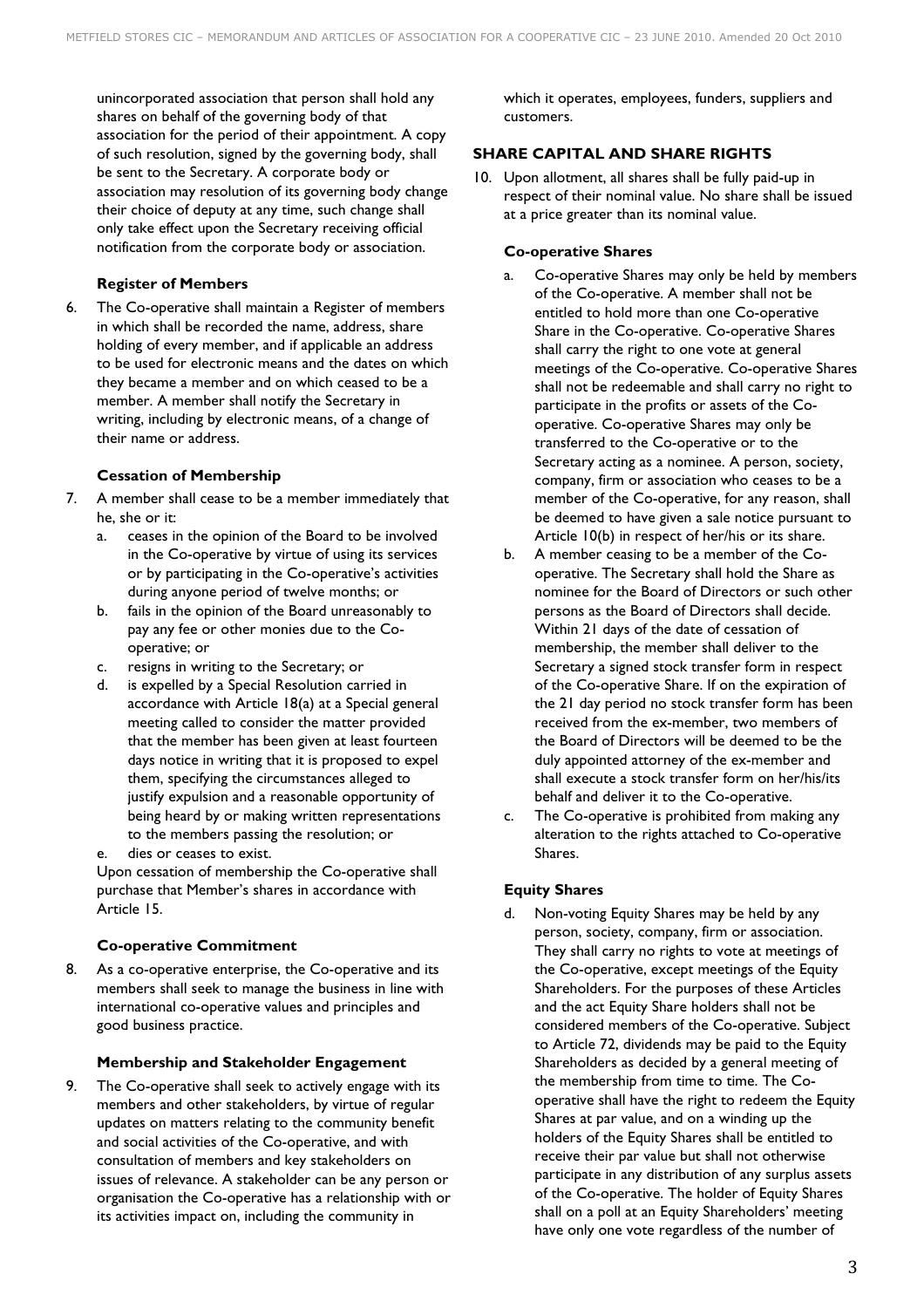shares held. Equity Shares may be transferred in accordance with Article 11.

- e. The rights attached to the Equity Shares may, subject to Article 10(f), only be varied or removed with the consent in writing of three quarters of the Members in addition to the consent in writing of three quarters of the Equity Shareholders or with the sanction of a Special Resolution passed at a separate meeting of the Equity Shareholders, but not otherwise. To every such separate meeting, all the provisions of these Articles relating to general meetings of the Co-operative and their proceedings shall apply except that the necessary quorum shall (where applicable) be 50% of the Equity Shareholders or two persons holding Equity Shares, whichever is the greater.
- f. The Co-operative is prohibited from making any variation to the Equity Shares, which would have the effect of:
	- i. enabling the Equity Shareholders to have the right to participate in a distribution of the net assets of the Co-operative above the repayment of their shares at par value;
	- ii. enabling the Equity Shareholders to have the right to vote at general meetings of the Cooperative (other than meetings of the Equity Shareholders).

## **Transfer of Equity Shares**

- 11. Equity Shares may be transferred by means of an instrument of transfer in a form permitted by law.
- 12. The Directors may refuse to register the transfer of a share:
	- a. to a person, society, company, firm or association of whom they do not approve;
	- b. if it is not lodged at the registered office of the Co-operative or such other place as the Directors may appoint; or
	- c. if it is not accompanied by:
		- i. such evidence as the Directors may reasonably require to show the right of the transferor to make the transfer; and
		- ii. such other information as they may reasonably require.
- 13. If the Directors refuse to register a transfer of a share they shall, within 2 months after the date on which the transfer was lodged with the Co-operative, send to the transferee notice of the refusal. The provisions of this Article apply in addition to any restrictions on the transfer of a share, which may be set out elsewhere in the Memorandum or Articles.

## **Transmission of Shares**

14. If a Member dies, the Co-operative shall purchase that member's shares in accordance with the Articles and that member's personal representatives (or, in Scotland, executors), or that member, shall sell such shares to the Co-operative at their nominal value.

Each member and each member's personal representatives (or, in Scotland, executors) irrevocably appoint the Co-operative to be his, her, its or their attorney or agent in his, her, its or their name and on his, her, its or their behalf to do all such things and to sign all such documents as may be necessary in order to give the Co-operative the full benefit of the provisions of this Article (and in particular but without limitation, in respect of any third party a certificate signed by any duly authorised officer of the Co-operative that any thing or document falls within the authority hereby conferred shall be conclusive evidence that this is the case).

#### **Purchase of own shares**

15. Subject to the Articles, the Co-operative may purchase its own shares (including any redeemable shares) and may make a payment in respect of the redemption or purchase of its own shares otherwise than out of distributable profits of the Co-operative or the proceeds of a fresh issue of shares. Any share so purchased shall be purchased at its nominal value.

### **Alteration of capital**

- 16. The members may by special resolution:
	- a. increase the Co-operative's share capital by new shares of such amount as the resolution prescribes;
	- b. consolidate and divide all or any of its share capital into shares of larger amount than its existing shares;
	- c. subject to the 1985 Act, sub-divide its shares, or any of them, into shares of smaller amount, and the resolution may determine that, as between the shares resulting from the sub-division, any of them may have preference or advantage as compared with others;
	- d. cancel shares, which, at the date of the passing of the resolution, have not been taken or agreed to be taken by any person and diminish the amount of its share capital by the amount of the shares so cancelled.

## **GENERAL MEETINGS**

17. The Co-operative shall in each calendar year hold a general meeting as its annual general meeting and shall specify the meeting as such in the notices calling it, providing that every annual general meeting shall be held not more than fifteen months after the holding of the last preceding annual general meeting. Provided that the first annual general meeting shall be held within eighteen months of incorporation, it need not be held in the year of incorporation nor in the following year.

The Board may whenever they think fit convene a general meeting, or on receiving a requisition from members in accordance with the Act.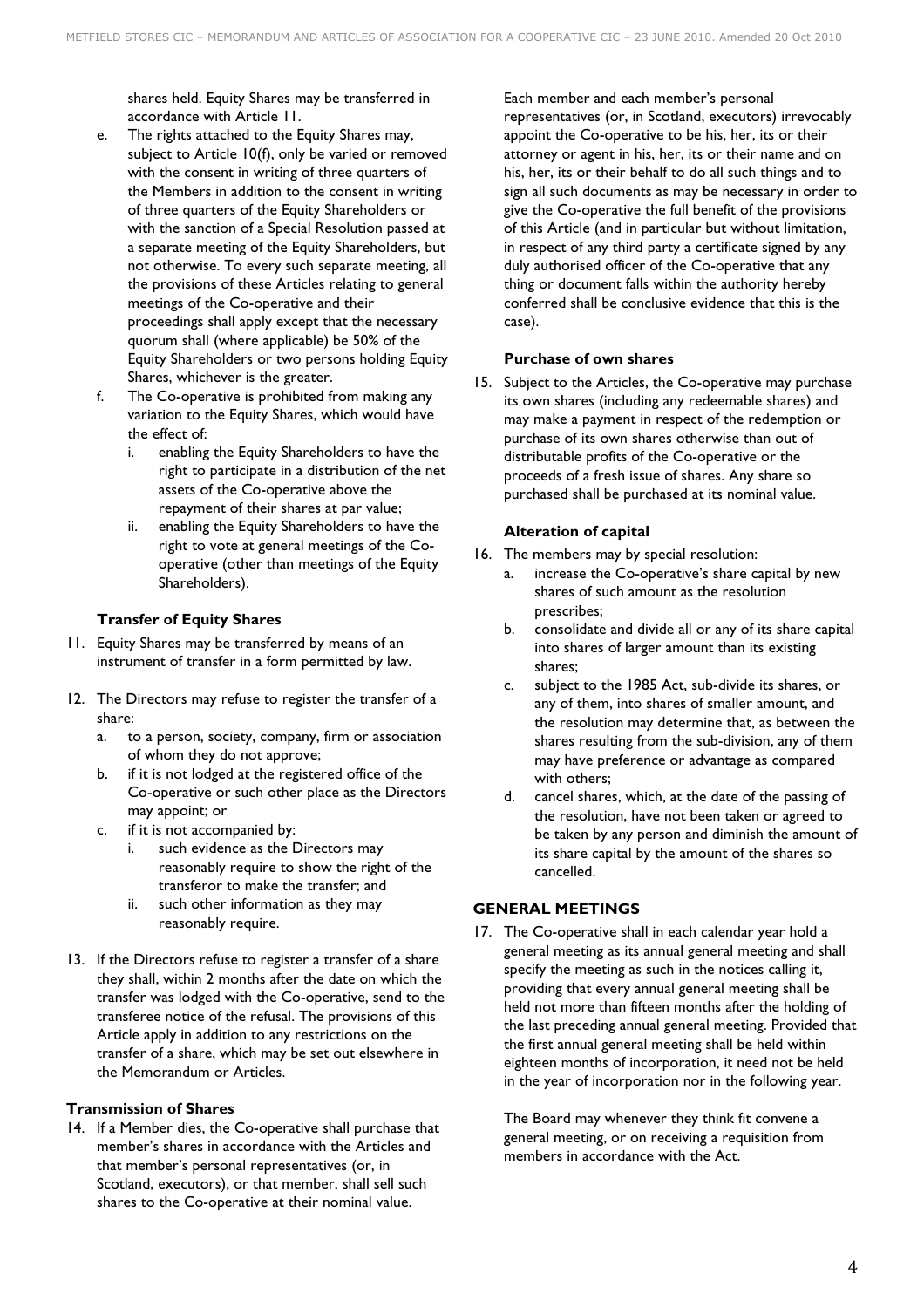### **Resolutions**

- 18. Decisions at general meetings shall be made by passing resolutions as follows:
	- a. Decisions involving an alteration to the Memorandum and Articles of Association of the Co-operative, and the expulsion of a member of the Co-operative, and other decisions so required from time to time by statute shall be made by Special Resolution. A Special Resolution is one passed by a majority of not less than three-fourths of votes cast at a general meeting.
	- b. All other decisions shall be made by Ordinary Resolution requiring a simple majority of votes cast.
- 19. A resolution in writing shall be valid and effective as if it had been passed at a General Meeting of the Company, and may consist of several documents in the same form, each signed by one or more members. A written resolution shall be deemed to have been passed if:
	- a. Written approval has been received from at least 75% of the membership where the business of the resolution is deemed special;
	- b. Written approval has been received from at least 51% of the membership for all resolutions dealing with all other business.

Agreement to a written resolution must be received within 28 clear days of the circulation date of the resolution in accordance with the Act.

In accordance with the Act, resolutions to remove a member of the Board of Directors or auditor of the Company before the end of his/her period of office shall not be passed by written resolution.

#### **Notices**

- 20. An annual general meeting and any general meeting which is to consider a Special Resolution or which is to consider a proposal to remove the auditor or a member of the Board shall be called by at least twentyone clear days' notice. Any other general meeting shall be called by at least fourteen clear days' notice.
- 21. Notice of every general meeting shall be given in writing to every member of the Co-operative and to the auditors and to such other persons who are entitled to receive notice and shall be given personally or sent by post to each member at the address recorded in the Register of Members and to other persons at their Registered Office or to an address given where a member has given their consent to receive communications by electronic means.
- 22. Notice of all meetings shall specify the exact time and place of the meeting. In the case of a general meeting which is to consider a Special Resolution or a proposal to remove the auditor or a member of the Board, such resolution shall be specified in the notices calling that meeting, and in the case of all other general meetings

the general nature of the business to be raised shall be specified. Notice shall also include the right of each member to appoint a proxy.

- 23. A notice sent by post to a member's registered address, and a notice sent by electronic means shall be deemed to have been duly served forty-eight hours after the notice has been posted or sent.
- 24. Where a Company places communications required by these Articles on its web-site, notification must be given to all members who have given their consent to receive communication by this method that documents have been placed for their consideration.
- 25. The accidental omission to give notice of a meeting to or non-receipt of notice of a meeting by any person entitled to receive notice shall not invalidate proceedings at that meeting.

#### **Proceedings at general meetings**

26. Every member and such other persons as receive notice shall be entitled to attend and speak at a general meeting.

#### **Voting**

27. Each member shall have one vote on any question to be decided by a General Meeting. A member who is absent from the meeting may appoint any person to act as their proxy, provided that no person acting as a proxy shall hold more than 50% of the total votes being cast at a General Meeting including their own vote, or if the Co-operative has more than ten Members no Member acting as a proxy shall hold more than five votes including their own vote. Proxies shall be appointed using procedures agreed in General Meeting. Notice of an appointment of a proxy by a member must be received by the Secretary no later than 48 hours (excluding week-ends) prior to the meeting. A proxy shall be instructed by the member for whom s/he is acting to vote this way or that on a particular resolution.

A person who is not a member of the Co-operative shall not have any right to vote at a general meeting of the Co-operative; but this is without prejudice to any right to vote on a resolution affecting the rights attached to a class of the Co-operative's debentures.

28. At any general meeting a resolution put to the vote of the meeting shall be decided on a show of hands unless a paper ballot is, before or on the declaration of the result of the show of hands, demanded by at least two members present or by the Chair or a member or members representing not less than one tenth of total voting rights of all the members having the right to vote at the meeting A paper ballot may not be demanded on any question concerning the selection of a Chairperson for a meeting or on any question of adjournment. Unless a paper ballot be so demanded, a declaration by the Chairperson that a resolution has on a show of hands been carried or lost and an entry to that effect in the book containing the minutes of the proceedings of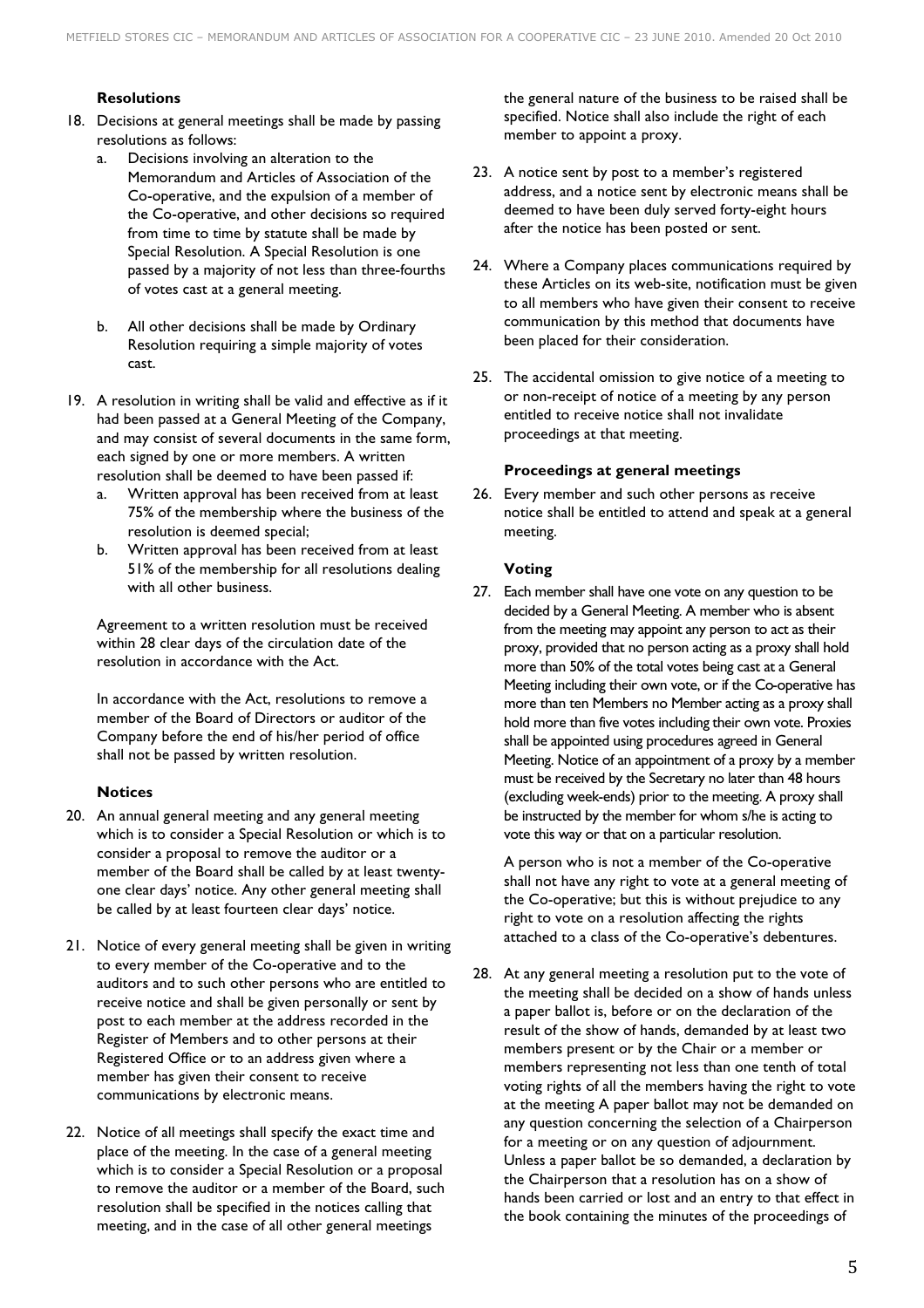the Co-operative shall be conclusive evidence of the fact without proof of the number or proportions of the votes recorded in favour or against such resolutions.

- 29. If a paper ballot is duly demanded it shall be taken in such a manner as the Chairperson directs, provided that each member shall have only one" vote, and the result of the ballot shall be deemed to be the resolution of the meeting at which the ballot was demanded. The demand for a paper ballot shall not prevent the continuance of a meeting for the transaction of any other business than the question upon which a ballot has been demanded. The demand for a paper ballot may be withdrawn.
- 30. In the case of an equality of votes, whether on a show of hands or on a ballot, the Chairperson of the meeting shall not have a second or casting vote. Articles 27 and 36 are without prejudice to any right to vote on a resolution affecting the rights attached to a class of Cooperative's debentures.

# **Quorum**

- 31. No business shall be transacted at a general meeting unless a quorum of members is present. Unless and until otherwise decided by the Co-operative in general meeting, 20% of the membership for the time being shall be the quorum, subject to the number of members being more than ten and less than 100, in the event of the membership exceeding 100 the quorum shall be thirty and in the event of the membership being less than ten, it shall be one half subject to a minimum of three.
- 32. If within half an hour from the time appointed for the meeting a quorum is not present, the meeting, if convened upon the requisition of members, shall be dissolved. In any other case it shall stand adjourned until such date as the Board may decide and all members shall be given as much notice as is practicable of the time, date and place of such an adjourned meeting. The members present at a meeting so adjourned shall constitute a quorum for that meeting only.
- 33. At any meeting of the Co-operative where the Chairperson is not present within twenty minutes of the time appointed for the meeting, the members present shall choose one of their number to be Chairperson of the meeting, whose function shall be to conduct the business of the meeting in an orderly manner. Once the meeting has started by the Chair, the meeting shall continue to transact business even if the number of members present as specified for a quorum in accordance with Article 31 falls below this amount.
- 34. The Chairperson may with the consent of the meeting at which a quorum is present (and shall if so directed by the meeting) adjourn the meeting from time to time and place to place but no business shall be transacted at an adjourned meeting other than the business which might have been transacted at the meeting from which the adjournment took place.
- 35. Where a meeting is adjourned for thirty days or more, notice of the adjourned meeting shall be given as in the case of the original meeting. Otherwise it shall not be necessary to give any notice of an adjournment or of the business to be transacted at an adjourned meeting.
- 36. The Co-operative may at its discretion invite other persons to attend its meetings, with or without speaking rights, a person who is not a member of the Co-operative shall not have any right to vote at a general meeting of the Co-operative.

# **BOARD OF DIRECTORS**

- 37. Unless and until otherwise determined by the Cooperative in general meeting the number of members of the Board shall not be less than four or more than nine. For the avoidance of doubt, members of the Board are the Directors of the Co-operative within the meaning of the Act.
- 38. The initial Directors from incorporation until the first annual general meeting shall be the persons named on the Form 10 upon incorporation.
- 39. Subject to Article 46 below the qualification required to be a Director shall be that he or she is a member of the Co-operative, or the duly appointed representative of an organisation which is a member, and there shall be no other qualification required.
- 40. A Director shall, subject to Article 50 below, hold office until the next annual general meeting following their appointment. However the expectation is that Directors will serve for three years and stand down in rotation, to be decided by the Board. On expiration of the period of office for which he or she was elected, a Director shall be eligible for re-election.
- 41. New Directors shall be elected individually at (or prior to) the annual general meeting by and from the membership. Nominations shall be sought and elections conducted in such manner as the Board may from time to time direct provided that all members of the Cooperative shall be eligible to stand for election and to vote (except that if the election is held at the annual general meeting, only those members present in person or by proxy shall be entitled to vote).
- 42. No powers to appoint Directors of the Co-operative may be given to persons or bodies corporate who are not members of the Co-operative which immediately after their exercise could result in the majority of the Directors of the Co-operative having been appointed by persons or bodies corporate who are not members of the Co-operative.
- 43. No powers to remove Directors of the Co-operative may be given to persons for bodies corporate who are not members of the Co-operative which immediately after their exercise could result in either: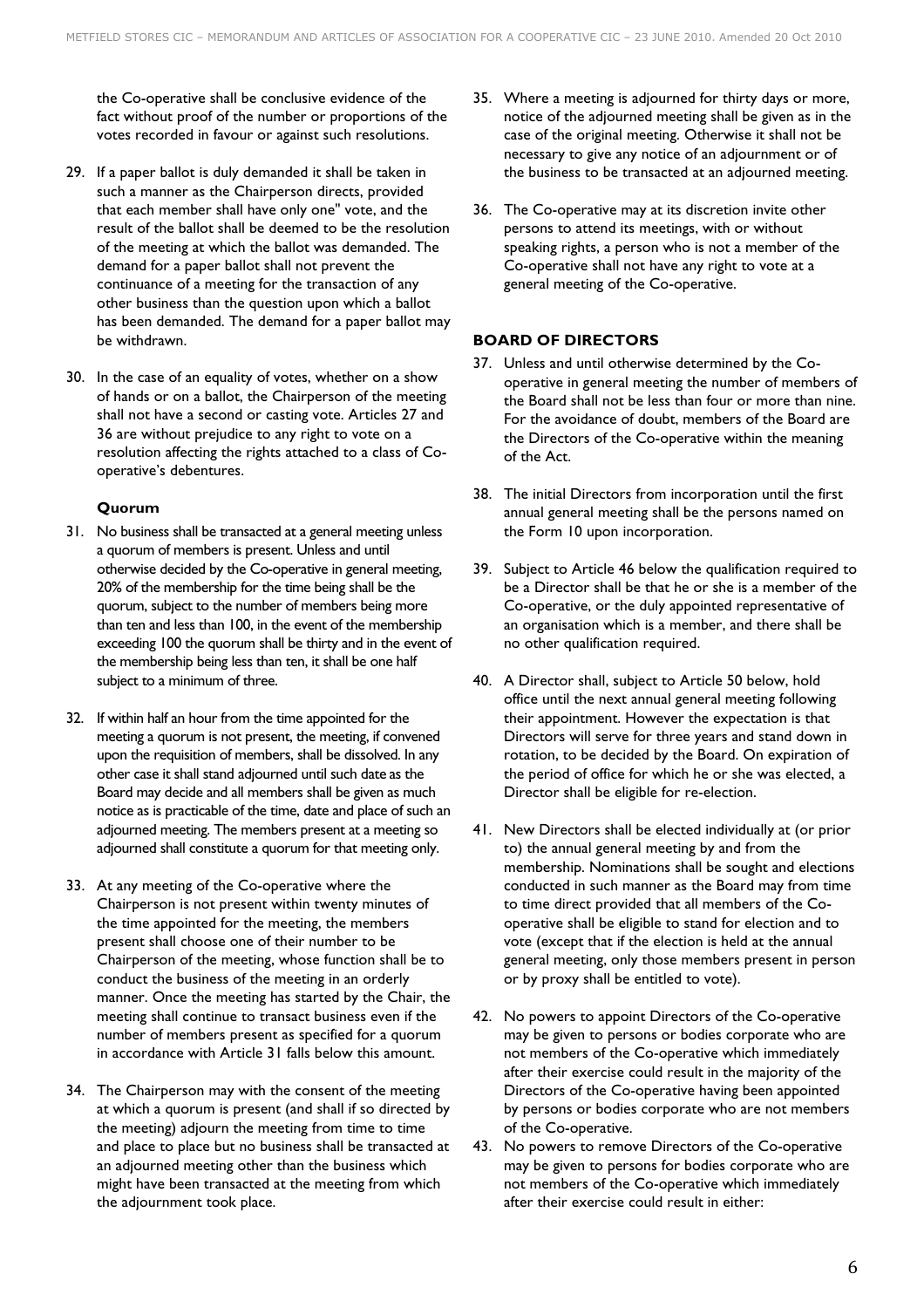- a. the majority of the remaining Directors of the Cooperative having been appointed by persons or bodies corporate who are not members of the Co-operative; or
- b. the number of Directors removed during the current financial year of the Co-operative by persons or bodies corporate who are not members of the Co-operative exceeding the number of remaining Directors of the Cooperative.

But this shall not prevent a Director from appointing, or subsequently removing, an alternative director, if permitted to do so by the Articles.

44. A Director who is an alternative Director shall be entitled in the absence of his appointer to a separate vote on behalf of his appointer in addition to his own vote.

## **Casual vacancies**

45. The Board may at any time co-opt any member of the Co-operative to fill a casual vacancy in the Board. A casual vacancy shall exist when the number of Directors is less than the number elected at the last held annual general meeting.

### **External Independent Directors**

46. In addition the Board may co-opt up to two external independent Directors selected for their particular skills and/or experience. Such External Independent Directors shall serve a fixed period determined by the Board at the time of the co-option subject to a review at least every twelve months; and may be removed from office at any time by a resolution passed by a majority of the Board. External Independent Directors need not be members of the Co-operative.

### **Declaration of Interest**

- 47. Whenever a Board member has a personal, financial or material interest, whether directly or indirectly in a matter to be discussed at a meeting and whenever such a person has an interest in another unincorporated or corporate body whose interests are reasonably likely to conflict with those of the Co-operative in relation to a matter to be discussed at a meeting, notwithstanding matters relating to the terms of business of the Cooperative s/he must
	- a. declare an interest before the discussion begins on the matter;
	- b. withdraw from that part of the meeting unless expressly invited by the Chair of the meeting to remain;
	- c. not be counted in the quorum for that part of the meeting;
	- d. withdraw during the vote and have no vote on the matter.

Provided that nothing in this Article shall prevent a Board member voting in respect of her/his own contract of employment or in respect of bonus or other payments to Members.

- 48. Subject to anything to the contrary in these Articles:
	- a. in accordance with (but subject to) the provisions of section 175 of the 2006 Act, the Board may give authorisation in respect of a situation in which a Board member has, or could have, a direct or indirect interest that conflicts, or possibly may conflict, with the interests of the Co-operative; and
	- b. in authorising a situation the Board may decide (whether at the time of giving the authorisation or subsequently) that if the conflicted Board member has obtained any information through his/her involvement in the situation otherwise that as a Board member and in respect of which s/he owes a duty of confidentiality to another person, the Board member is under no obligation to:
		- i. disclose that information to the Co-operative; and/or
		- ii. use that information for the benefit of the Co-operative;

where to do so would amount to a breach of confidence.

## **Remuneration**

49. Any remuneration of Directors shall only be in respect of services actually rendered by that Director to the Co-operative. A Director may act in a professional capacity for the Co-operative, and s/he or his/her firm shall be entitled to remuneration for professional services as if s/he were not a Director; provided that nothing shall authorise a Director or his/her firm to act as Auditor to the Co-operative. Directors' remuneration shall be subject to satisfying the community interest test and any reporting requirements that may be determined by the Board from time to time.

## **Termination of Directors' Appointment**

- 50. The office of a member of the Board shall be vacated if he or she:
	- a. resigns her/his office in writing to the Cooperative; or
	- b. subject to Article 46 above, ceases to be a member of the Co-operative or is the representative of an organisation which ceases to be a member; or
	- c. in the opinion of a majority of the Board, fails to declare her/his interest in any contract as referred to in Article 47 or 48; or
	- d. is absent from three successive meetings of the Board without good cause and the Board resolves by a majority that the office is to be vacated by reason of such absence; or
	- e. becomes bankrupt or, in the opinion of a majority of the Board, incapable on medical or psychological grounds of carrying out the duties of a Board member, or is otherwise prevented by law from continuing as a company Director; or
	- f. is removed from office by Special Resolution of the Co-operative in general meeting in accordance with the Act.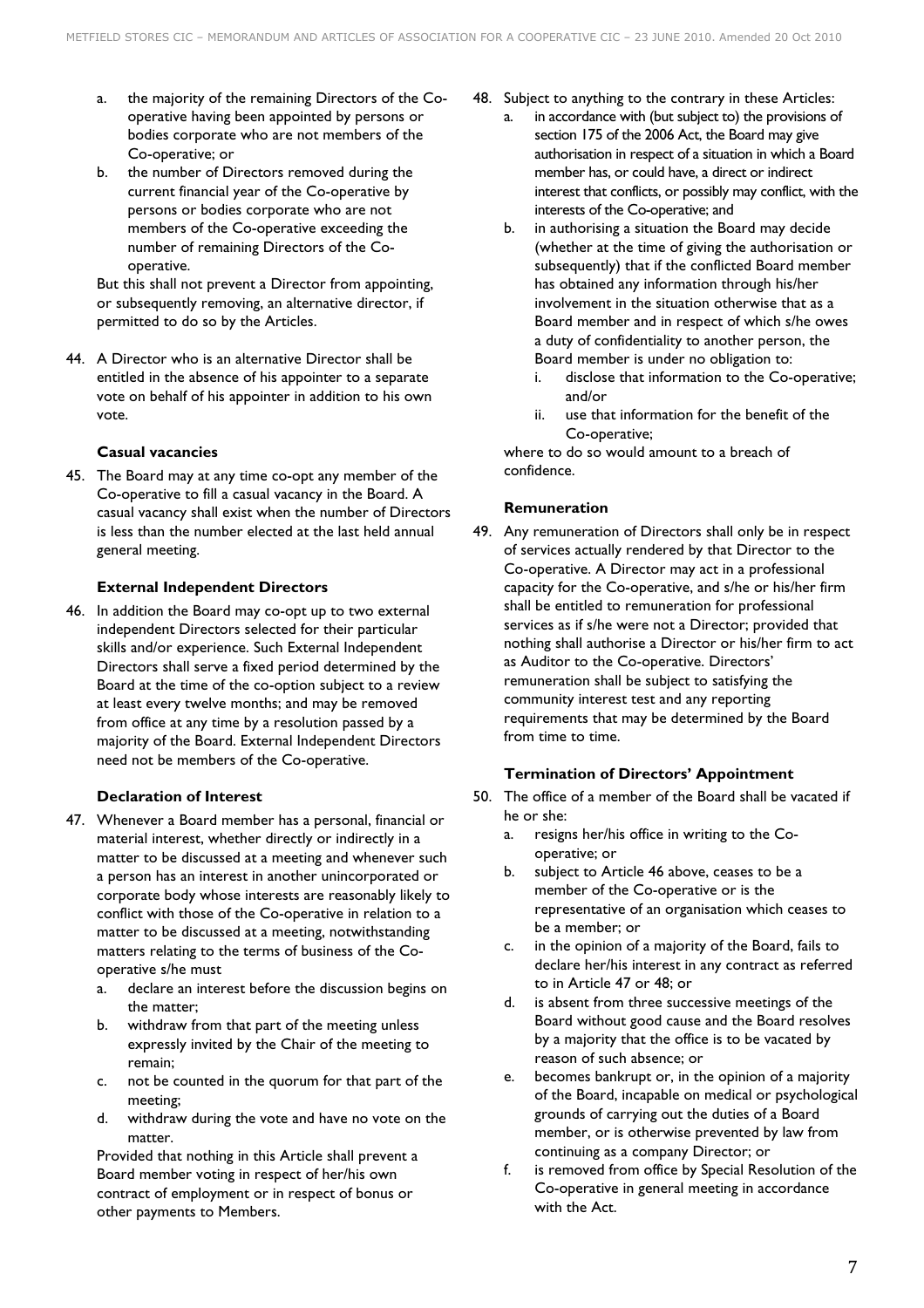### **Powers and Duties of the Board**

- 51. The business of the Co-operative shall be managed by the Board who may pay all expenses of the formation of the Co-operative as they think fit and may exercise all such powers of the Co-operative and do all such acts on behalf of the Co-operative as may be exercised and done by the Co-operative and as are not by statute or by these Articles required to be exercised or done by the Co-operative in general meeting, provided that no contract or agreement to dispose of assets of the Cooperative amounting in value to one-third or more of the last published balance sheet of the Co-operative may be entered into without the prior approval of the Co-operative in general meeting.
- 52. All cheques, promissory notes, drafts, bills of exchange and other negotiable instruments and all receipts for money paid to the Co-operative shall be signed, drawn, accepted, endorsed or otherwise executed in such manner as the Board shall from time to time determine.
- 53. Without prejudice to its general powers the Board may exercise all the powers of the Co-operative to borrow money and to mortgage or charge its undertaking and property or any part thereof and to issue debentures and other securities whether outright or as security for any debt, liability or obligation of the Co-operative or of any third party.
- 54. No regulation made by the Co-operative in general meeting shall invalidate any prior act of the Board which would have been valid had that regulation not been made.

### **Proceedings of the Board**

- 55. Members of the Board may meet together for the despatch of business, adjourn and otherwise regulate their meetings as they think fit. Members of the Board participating in meetings must participate at the same time, but may be in different places; and may communicate with each other by any means, including by electronic means. Questions arising at a Directors meeting shall be decided by a majority of votes. In all proceedings of Directors each Director must not have more than one vote.
- 56. Except as provided by Articles 44 and 55 in all proceedings of Directors each Director must not have more than one vote.
- 57. The Secretary shall on the requisition of two or more Board members summon a meeting of the Board by giving reasonable notice to all its members.

### **Quorum**

- 58. The quorum necessary for the transaction of business of the Board shall be one half of its members or three members, whichever is the greater.
- 59. If the Board shall at any time be reduced in number to less than the minimum prescribed in these Articles or

by the Co-operative in general meeting, the remaining members may act as the Board for the purpose of filling vacancies in their body, or of summoning a general meeting of the Co-operative, but for no other purpose.

60. At any meeting of the Board where the Chairperson is not present within twenty minutes of the time appointed for the meeting, the members present shall choose one of their number to be Chairperson of the meeting, whose function shall be to conduct the business of the meeting in an orderly manner.

### **Minutes**

- 61. The Board shall cause proper minutes to be made of the proceedings of all meetings of the Co-operative, of the Board and of any sub-committee and all business transacted at such meetings. All such minutes shall be open to inspection by any member of the Board at any reasonable time.
- 62. A resolution in writing signed by the requisite majority of Board members for the time being who are entitled to vote shall be as valid and effective as if it had been passed at a meeting of the Board and may consist of several documents in similar form each signed by one or more Board members.

### **Sub-Committees**

- 63. The Board may delegate any of its powers to subcommittees consisting of such members of the Cooperative as it thinks fit. Any sub-committee so formed shall conform to any rules that may be imposed on it by the Board.
- 64. All acts done by any meeting of the Board or by any person acting as a member of the Board shall, even if it be afterwards discovered that there was some defect in the appointment of any Board member or person acting as such, or that they or any of them were disqualified, be as valid as if every such person had been duly appointed and was qualified to be a Board member.
- 65. The Board may at its discretion invite other persons to attend its meetings, with or without speaking rights, and without voting rights.

### **HONORARY OFFICERS**

66. The Board shall elect from amongst their own number such honorary officers including a Chairperson, as they may from time to time decide. Any officers so elected may be removed or replaced by the Board at any time. The removal of a Director from the position of honorary officer shall not result in their removal from the Board as a Director.

## **SECRETARY**

67. The Board shall appoint an individual to act as Secretary of the Co-operative, who may but need not be also a member of the Board, for such term, at such remuneration and upon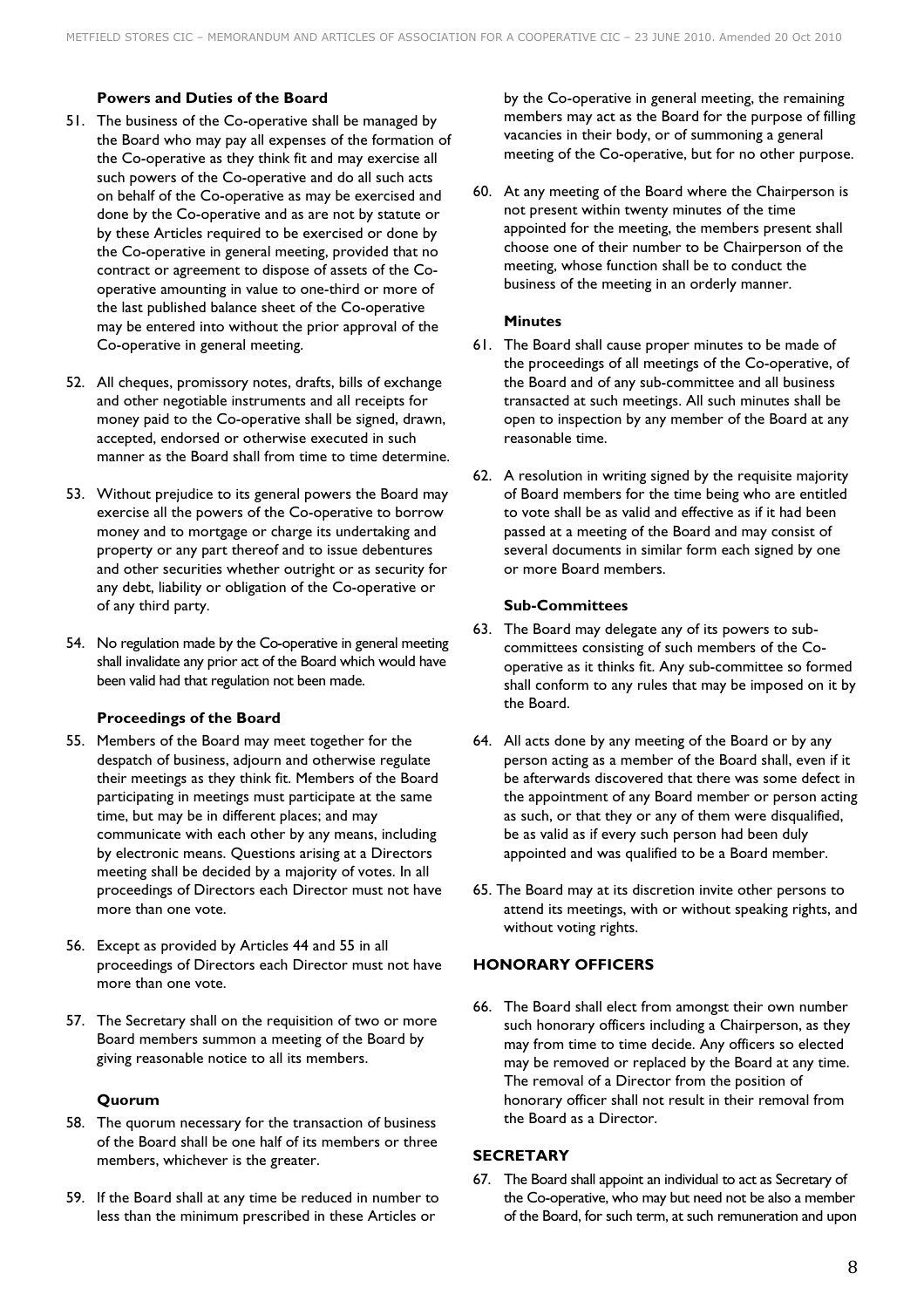such conditions as they think fit; and any Secretary so appointed may be removed by them.

Anything which has to be done by or to a Board member and the Secretary shall not be done by or to one person acting in both capacities.

# **SEAL**

68. If the Co-operative has a Seal, it shall only be used by the authority of the Board acting on behalf of the Cooperative. Every instrument to which the Seal shall be attached shall be signed by a Board member and countersigned by a second member, the Secretary, or a member of the Co-operative appointed by the Board for the purpose.

# **ACCOUNTS, REPORTS AND AUDIT**

- 69. The Board shall comply with the requirements of the Act and any other applicable law as to keeping financial records, the audit or examinations of accounts and the preparation and transmission to the Registrar of Companies of annual reports and accounts.
- 70. The accounts shall always be open to the inspection of all members and officers and by other persons authorised by the Co-operative in general meeting.
- 71. A copy of every balance sheet (including every document required by law to be annexed thereto) which is laid before the Co-operative in general meeting, together with the auditor's report, shall not less than twenty-one days before the date of the meeting be delivered in person, sent by post or by electronic means to the auditors and every holder of loan stock or debentures of the Co-operative, provided that this Article shall not require a copy of those documents to be sent to any person of whose address the Co-operative is not aware or to more than one of the joint holders of any debenture. Where a member has given their consent to such notification a copy of the accounts displayed on the Co-operative's official website shall be deemed to have been delivered to that member.

## **Surplus of the Co-operative**

- 72. The surplus of the Co-operative shall be applied in furtherance of the community benefit as provided for in Clause 4 of the Memorandum, and as follows, in such proportion and in such a manner as the general meeting shall decide:
	- a. First, to a general reserve for the continuation and development of the Co-operative;
	- b. Second, by way of distribution to Equity Shareholders of the Co-operative as payment of dividend on their shares in the Co-operative, in accordance with Article 74.

### **Procedure for declaring dividends**

73. Subject to the Act, the 2004 Act, the Regulations and the Articles, the Directors may decide to declare and pay such dividends to members as:

- a. appear to the Directors to be justified by the Cooperative's profits;
- b. are in accordance with members' respective rights; and
- c. are authorised by an ordinary resolution of the members.

### **Payment of dividends**

- 74. The Company shall pay any dividend or other money payable by it in respect of a share by means of:
	- a. a transfer to a bank account specified in writing by the holder; of
	- b. a cheque sent by post to the registered address of the holder.

### **Right to dividend forfeited if unclaimed for twelve years**

75. Any dividend which has remained unclaimed for twelve years from the date when it became due for payment shall, if the Directors so decide, be forfeited and cease to remain owing by the Co-operative.

### **Asset Lock**

- 76. The Co-operative being a community interest company shall not transfer any of its assets other than for full consideration.
- 77. Provided the condition specified in Article 78 is satisfied, Article 76 shall not apply to:
	- a. the transfer of assets to any Asset Locked Body specified in the Memorandum or Articles for the purposes of this Article or (with the consent of the Regulator) to any other Asset Locked Body;
	- b. the transfer of assets made for the benefit of the community other than by way of a transfer of assets to an Asset Locked Body;
	- c. the payment of dividends in respect of shares in the Co-operative;
	- d. the distribution of assets on winding up;
	- e. payments on the redemption or purchase of the Co-operative's own shares;
	- f. payments on the reduction of share capital; and
	- g. the extinguishing or reduction of the liability of members in respect of share capital not paid up on the reduction of share capital.
- 78. The conditions are that the transfer of assets must comply with any restrictions on the transfer of assets for less than the full consideration which may be set out elsewhere in the Memorandum and Articles of the Company and must not exceed any limits imposed by, or by virtue of, Part 2 of the Companies (Audit, Investigations and Community Enterprise) Act 2004.
- 79. If the Co-operative is wound up under the Insolvency Act 1986; and all its liabilities have been satisfied then any residual assets shall be given or transferred to the Asset Locked Body specified in the Memorandum or Articles for the purposes of this article.